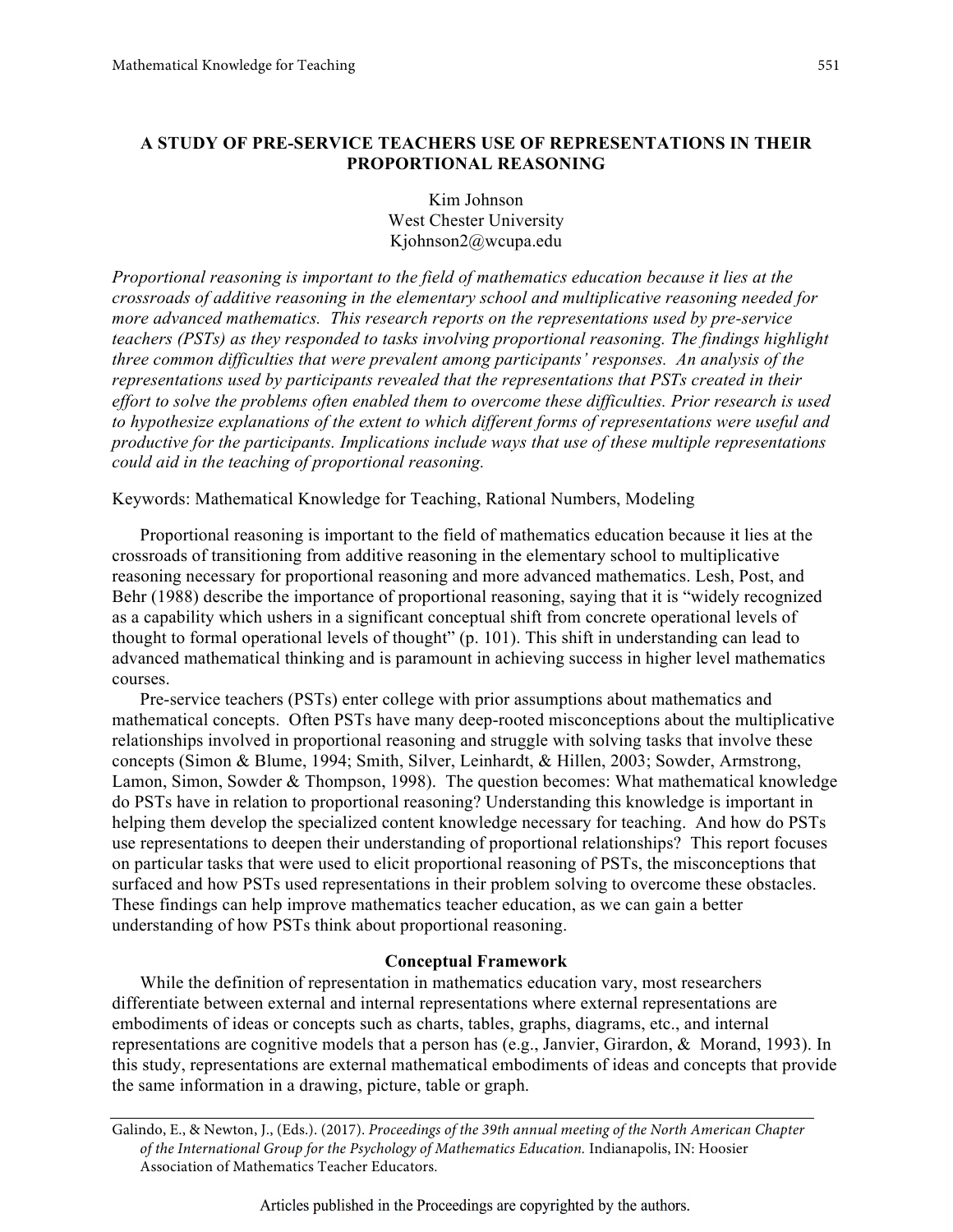According to Dufour-lanvier et al. (1987) the role of representations in mathematics education has several characteristics: (1) Representations are an inherent part of mathematics, (2) Representations provide a concrete example of a concept, (3) Representations are used locally to mitigate certain difficulties and (4) representations are intended to make mathematics more interesting. It is this third role that this report will illustrate in terms of PSTs proportional reasoning. In particular this study focuses on the use of representations to overcome difficulties and misconceptions.

The use of multiple representations is advocated by many mathematics educators and supported by the National Council of Teachers of Mathematics (NCTM) Standards (NCTM, 2000). It is suggested that multiple representations provide an environment for students to abstract and understand major mathematical concepts. Constructivist theory also suggests that we need to understand students' thinking processes in order to facilitate their learning in more empowering ways (Steffe, 1991). Therefore, it is necessary for mathematics teacher educators to understand how PSTs use representations, not only to understand their thinking, but to develop a repertoire of useful representations for teaching and discussing proportional reasoning. The results of this report will provide mathematics teacher educators with multiple representations that are productive in the teaching and learning of ratio and proportion.

### **Methodology**

Twenty-five elementary and secondary math education PSTs were selected for this study at the beginning of their first mathematics methods courses at a large research university. A nine-problem questionnaire was developed and used to ascertain each PST's current level of understanding about proportional reasoning. (See Johnson, 2013 for more details on questionnaire). The responses were coded and participants were divided into four groups based on the analysis of their responses. Group 1 was distinguished by having a high level of proportional reasoning while Groups 2 and 3 showed moderate levels of proportional reasoning and group 4 gave evidence of little to no proportional reasoning. Eleven individualized interview schedules were created in order to challenge the PST understandings and misconceptions about proportional reasoning that surfaced from the questionnaires; the interviews were implemented, videotaped, transcribed and annotated. Individual interview data was coded and analyzed to create descriptions of the nature of the participants' understanding of proportional reasoning. A group of trained graduate students also coded the data and these codes were then discussed and revised to provide a higher degree of validity and reliability (Johnson, 2013). Another pass through the analysis showed patterns that emerged within each of the four groups in terms of their use of representations and it was noted that there were stark differences between those students in Group 1 and the students in the other groups. This report discusses and illustrates how PSTs in Group 1 utilized representations in solving these proportional problems during the interview and why these representations were important for them in overcoming certain challenges. Additionally, I will contrast these representations with those created by participants who were less successful in reasoning proportionally about these problems.

## **How Did Pre-Service Teachers Use Representations When Given Tasks Focused on Proportional Reasoning?**

For this study tasks were designed to address distinct aspects of PSTs' difficulties with proportional reasoning that surfaced from the questionnaire. Three of these misunderstandings were: (1) The epistemological obstacle of linearity (Brousseau, 1997), (2) confusion between ratio and fraction (Karplus, Pulos, & Stage, 1983), and (3) inability to reason quantitatively (Thompson, 1994). Below, I illustrate how these particular tasks were designed to challenge PSTs' prior assumptions and how PSTs used representations to reason proportionally.

Galindo, E., & Newton, J., (Eds.). (2017). *Proceedings of the 39th annual meeting of the North American Chapter of the International Group for the Psychology of Mathematics Education.* Indianapolis, IN: Hoosier Association of Mathematics Teacher Educators.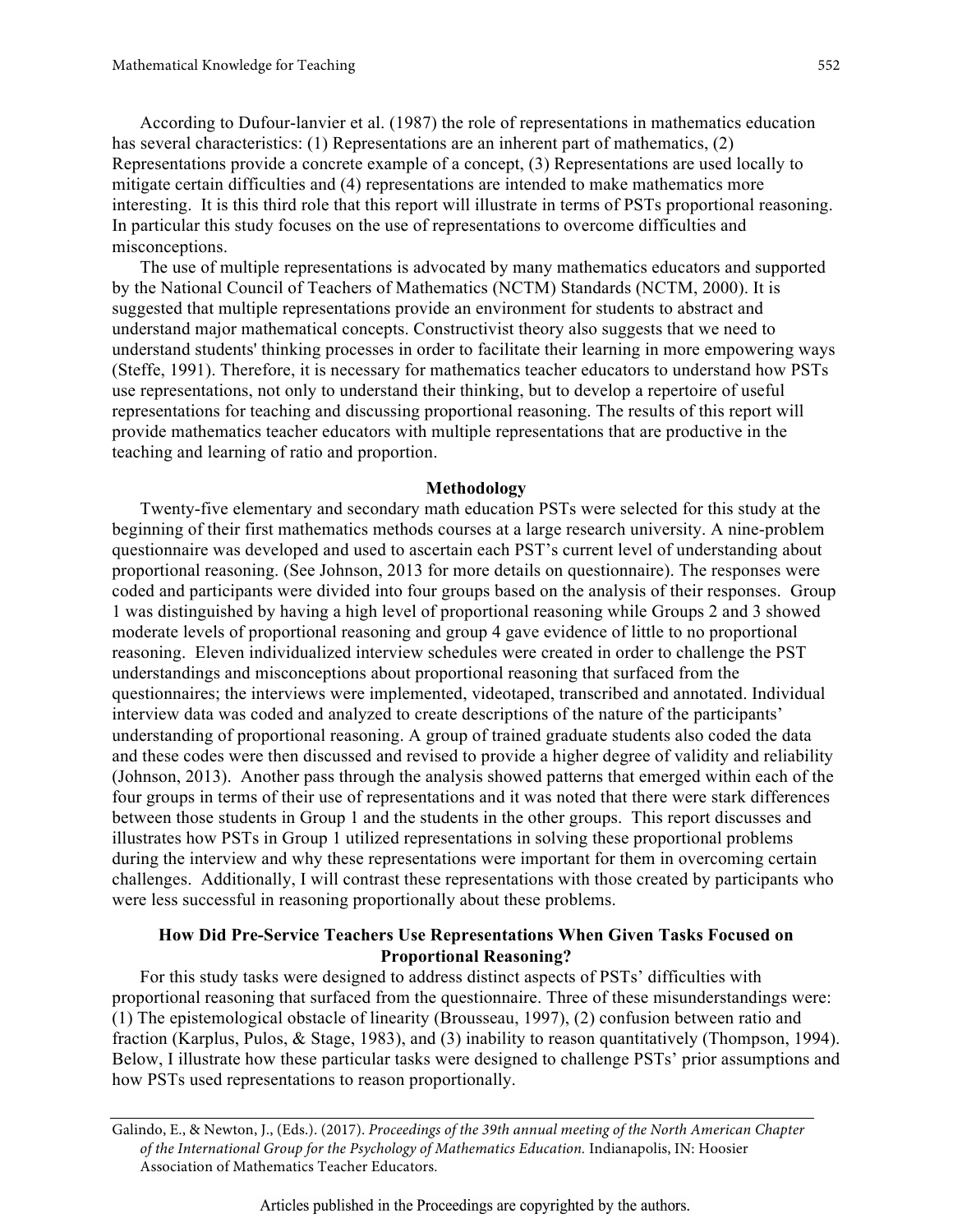### **Difficulty #1: Epistemological Obstacle of Linearity.**

Modestou and Gagatsis (2007) studied students' improper proportional reasoning as an epistemological obstacle of linearity. An epistemological obstacle is NOT one in which there is a lack of knowledge, but one in which a piece of knowledge is appropriate only within particular contexts. The epistemological obstacle often generates false responses outside that context (Brousseau, 1997). These responses are recurrent, universal, and resistant to a variety of forms of support aimed at overcoming the problem (De Bock, Verschaffel, Janssens, Van Dooren, & Claes, 2003). For example, problems involving proportionality are often characterized as an epistemological obstacle in linearity. Missing value problems often include the basic structure of four quantities (*a*, *b*, *c* and *d*) of which, in many cases, three are known and one is unknown. Additionally, many proportional problems involve the context of speed. The Bike problem is this type of scenario; it involves students riding their bikes to school at the same speed. It provides PSTs with three numbers and asks them to find the fourth (see Figure 1).

Ben and John both ride their bikes to school at the same rate. Ben leaves his house first and meets John after riding 10 blocks at which time John has only rode 7 blocks. If John's trip to school is 14 blocks, how many blocks does Ben ride his bike to school? (Adapted from Cramer, Post and Currier [1993, p. 159])

Figure 1. Bike problem designed to elicit the obstacle of linearity.

Despite the structure of a missing value problem and context of speed, this problem does not involve a proportional relationship between the quantities. Research has found that this structure and context evoke a strong tendency of students to use direct proportions even if it does not fit the problem (DeBock, et al., 2002; Van Dooren, De Bock, Hessels, Janssens, & Verschaffel, 2005). 64% of the PSTs answered the bike problem incorrectly which demonstrates that students are drawn to the illusion of linearity in this problem and desire to solve it by setting up a proportion and cross multiplying even though there is not a proportional relationship. Verschaffel, Greer and DeCorte (2000) claim it takes a radical conceptual shift to move from the uncritical application of this simple neat mathematical formula to the modeling perspective that takes into account the reality of the situation being described. It is not surprising that the 36% of the PSTs interviewed who correctly used additive reasoning to solve this problem all created a diagram as part of their reasoning. The diagrams all illustrated the context of the problem (see figure 2).



**Figure 2.** Representations created by PST to solve the Bike problem and overcome the obstacle of linearity.

It was the use of the diagram that helped them to situate and solve the problem as well as overcome the obstacle of linearity. Their representations modeled the additive reasoning necessary to solve the task despite its context and structure that led most PSTs to overextend the concept of proportions. These PSTs used the representation to illustrate that the two boys ride at the same speed

Galindo, E., & Newton, J., (Eds.). (2017). *Proceedings of the 39th annual meeting of the North American Chapter of the International Group for the Psychology of Mathematics Education.* Indianapolis, IN: Hoosier Association of Mathematics Teacher Educators.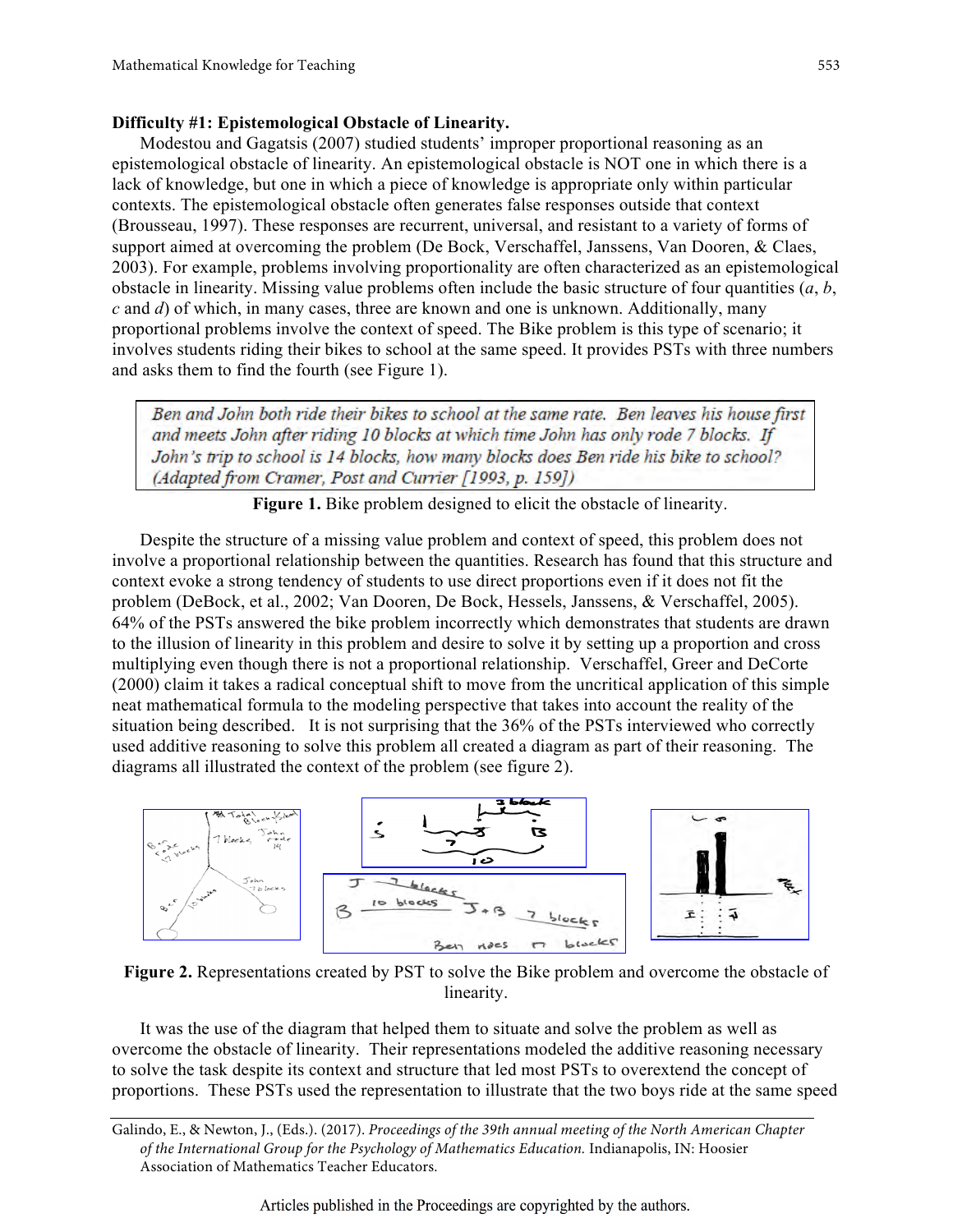then meet and travel together meaning that Ben rides his bike 3 more blocks than John. It is through modeling the context of the problem that meaning is achieved.

# **Difficulty #2: Confusion between Ratio and Fraction.**

A link between fractions and ratio is often not made explicit in mathematics textbooks or classrooms. The difficulties surface if ratio and fraction are understood as equivalent mathematical terms when they are fundamentally different. Even though there are similarities in representations of ratio and fraction (i.e., fraction 2/3; ratio 2/3), the interpretations of those representations differ in important ways. In the case of ratio both the numerator and the denominator can represent parts (i.e., 2 parts to 3 parts); this is not the case with fractions. The Dog/Cat problem (see figure 3) was meant to elicit this type of difficulty in reasoning by PSTs. The correct interpretation of the situation is a part-to-part relationship. The numbers were chosen so that regardless of whether the participant interprets the ratio as a part-whole relationship or a part-part relationship, the solution will be an integer.

> When animal lover Mr. Henry died he left 240 thousand dollars to be divided amongst two animal shelters using a 2:3 ratio between the amounts that Cat Best Home and Dog Lover Home gets. How much money should each shelter get? (Adapted from Peled  $(2007, p. 21, 7)$

**Figure 3.** Dog/Cat problem to elicit understanding of part to part ratios.

This problem was given on the initial questionnaire and a third of the PSTs interpreted 2:3 as 2/3rds and arrived at an incorrect solution of \$80,000 to the Cat home and \$160,000 to the Dog home. When interviewed these students who were asked to explain their reasoning and some were able to recognize that 2:3 is a part to part relationship, not a part whole relationship. In order to explain this relationship, these PSTs utilized representations to find the solution, either in a table or a model. For example, Eve started by doing an easier problem of 100 thousand dollars and created a pie chart to show the distribution of money. She then used a similar pie chart to determine the distribution for the 240 thousand dollars in the problem (see figure 4).



**Figure 4.** Eve's representation of her solution to the Dog/Cat problem.

Her representations illustrate a deep understanding of the part-to-part relationship presented in this problem. However, many of the PSTs who did answer this problem correctly on the questionnaire were unable to explain the procedure they used to find the solution. When asked how they solved the problem they would re-iterate the steps in the procedure (i.e. you add the two numbers given in the ratio, then you create two fractions 2/5 and 3/5 and multiply by them by the 240) but when asked to explain why it makes sense, replied, "I don't know, this is what I was taught

Galindo, E., & Newton, J., (Eds.). (2017). *Proceedings of the 39th annual meeting of the North American Chapter of the International Group for the Psychology of Mathematics Education.* Indianapolis, IN: Hoosier Association of Mathematics Teacher Educators.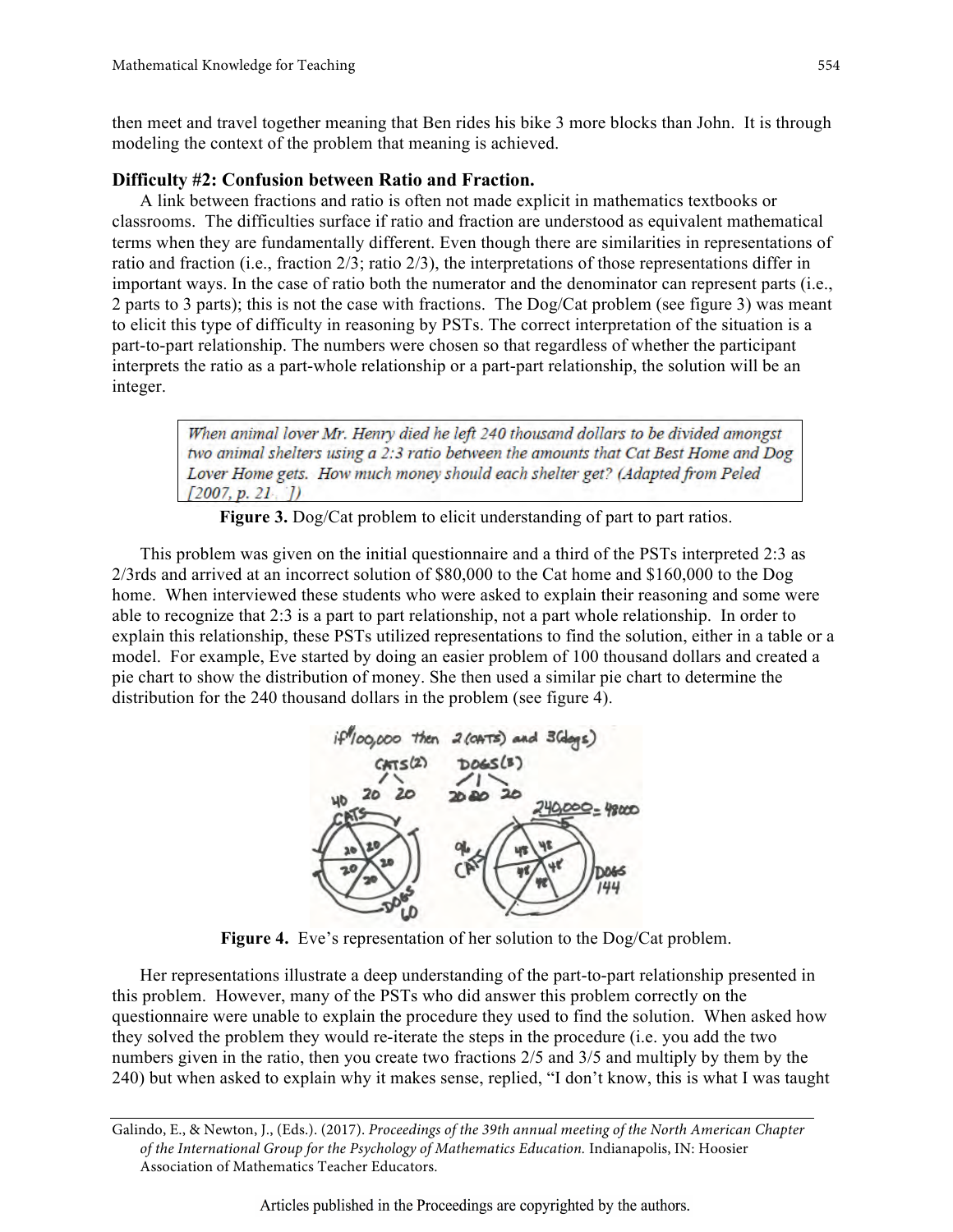to do when solving this type of problem, I don't know what it means or why it works." In order for these students to develop the specialized content knowledge needed for teaching proportional reasoning a discussion of illustrations such as Eve's would be beneficial. The pie chart can provide an understanding of what part-to-part relationships represent and why their procedure finds the solution. The slices of the pie show the number of pieces in the whole created by adding the two parts together and provide a visual representation as to why 2/5 times 240 (i.e. it is 2/5ths of the whole) results in the amount of money the Dog home receives.

## **Difficulty #3: Inability to Reason Quantitatively**

PSTs in this study struggled with proportional reasoning situations that involved the distinction between quantitative reasoning and computation. Quantitative reasoning is making sense of relationships among measureable attributes of objects in a situation (Thompson, 1994) while computation is the result of an arithmetic operation to evaluate quantities. In general, reasoning about quantitative situations involves conceiving of circumstances in terms of quantities by constructing networks of quantitative relationships. For example, PSTs often set up proportions but do not understand what the ratios represent in the context of the situation.

The Lemon/Lime task was used to challenge the PSTs' misconception about quantitative reasoning and computation (see figure 5). In this task, participants were asked to compare two different lemon/lime mixtures (3 lemon:2 lime and 4 lemon:3 lime) to determine which was more lemony, **without doing ANY calculations** but by representing the mixtures with green and yellow unifix cubes. The request to not use calculations posed a high degree of difficulty for most of the PSTs interviewed, because it forced them to reason quantitatively and conceptually rather than computationally.

Jen and Alice are making lemonade. Jen mixes 3 cups of lemon juice with 2 cups of lime juice. Alice mixes 4 cups of lemon juice with 3 cups of lime juice. Whose mixture is more lemonier? Justify your solution without using calculations. You may rearrange the cubes in such a way that they demonstrate which one's more lemony tasting or that they are the same. (Heinz [2000, p. 70])

### **Figure 5.** Lemon/Lime Problem.

60% of the PSTs interviewed used an additive relationship when they reasoned without calculations, claiming that there was "one more cup of lemon in each mixture so the mixtures were the same." However, when allowed to utilize calculations, these same PSTs created a multiplicative relationship (i.e.  $3/2 = 1.5$  and  $4/3 = 1.333$ ) by dividing the quantities in order to compare the decimal representations of the mixtures. Their calculation of the relationship caused them to reevaluate the original statement that the mixtures were the same and state that the 3 lemon:2 lime mixture had more lemon taste than the 4 lemon:3 lime mixture. But why did the PSTs not recognize the multiplicative relationship when reasoning quantitatively (without calculations)? What is surprising is how the PSTs used the cubes when they initially reasoned about the situation. The 40% of the PSTs who utilized multiplicative reasoning ALL created models where the green and yellow cubes were separated (see figure 6), while the 60% who reasoned additively all created models with the green and yellow cubes attached (see figure 7).

Separating the lemon from the lime allowed the PSTs to recognize the multiplicative relationship between the two quantities and not focus on the fact that there is one-cup difference between the two mixtures. In contrast, those representations created by the PSTs where the lemon and lime remained attached seemed to force the PSTs' focus on the fact that there was one more cup in each mixture. The reason may be because the attached cubes resemble lines that would have length. Kaput and West (1994) found that there was a strong tendency to adopt additive reasoning when problems

Galindo, E., & Newton, J., (Eds.). (2017). *Proceedings of the 39th annual meeting of the North American Chapter of the International Group for the Psychology of Mathematics Education.* Indianapolis, IN: Hoosier Association of Mathematics Teacher Educators.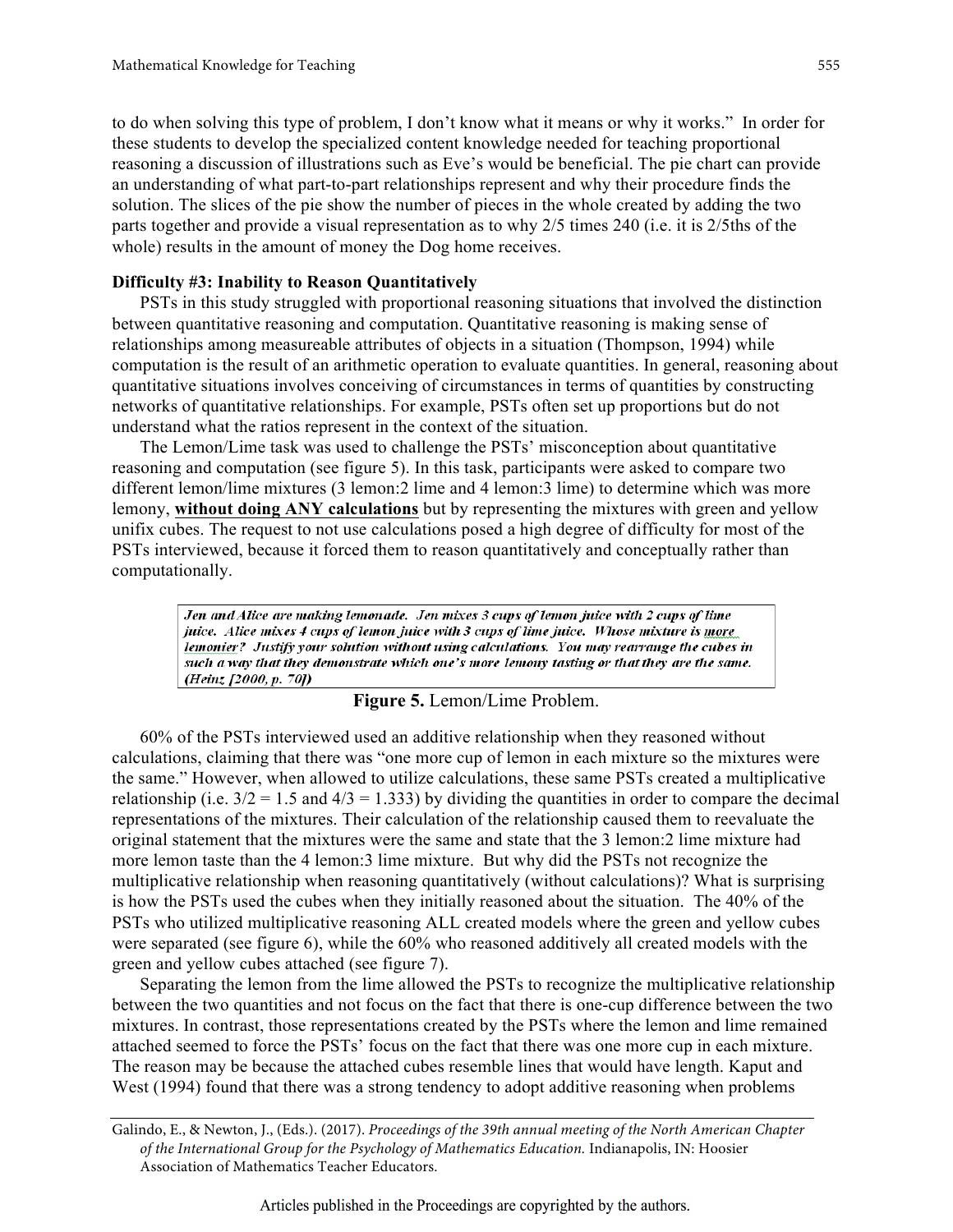involved linear measurements. So by, separating the cubes by color the PSTs were able to attend to both quantities multiplicatively because their prior assumptions about length would not have been brought forward as strongly by the representation. Knowing this distinction we can create powerful discussions about the quantitative reasoning necessary for solving proportional problems.



 $(b)$  $(a)$ **Figure 6.** Examples of PSTs representation of the Lemon/Lime problem that utilized multiplicative reasoning.



**Figure 7.** Examples of PSTs representatoin of the Lemon/Lime problem that utilized additive reasoning.

## **Conclusion**

In all of the cases presented in this report, PSTs used representations to clarify and explain their proportional reasoning. Whether they used tables, drawings, pie charts, or unifix cubes, the models that represented the context and particular situation of the tasks led to reasoning that had deep meaning. Lo (2004) suggests that providing pre-service teachers with mathematical tasks that are rich in context and encouraging them to develop drawings and representations that convey the meaning of their solution methods to other students deepens their mathematical reasoning. The use of representations when teaching proportional reasoning can provide opportunities to distinguish between proportional and non-proportional situations, explain part to part relationships involved in ratios, and support students' multiplicative reasoning necessary for the development of deep proportional reasoning. Lobato and Ellis (2010) discuss the use of representations in many of their proposed essential understandings of ratio and proportion; however, the role of representation in developing and modeling reasoning is not given the priority it warrants.

This study suggests that greater importance should be given to representations that students produce while solving proportional problems and that the use of multiple representations while

556

Galindo, E., & Newton, J., (Eds.). (2017). *Proceedings of the 39th annual meeting of the North American Chapter of the International Group for the Psychology of Mathematics Education.* Indianapolis, IN: Hoosier Association of Mathematics Teacher Educators.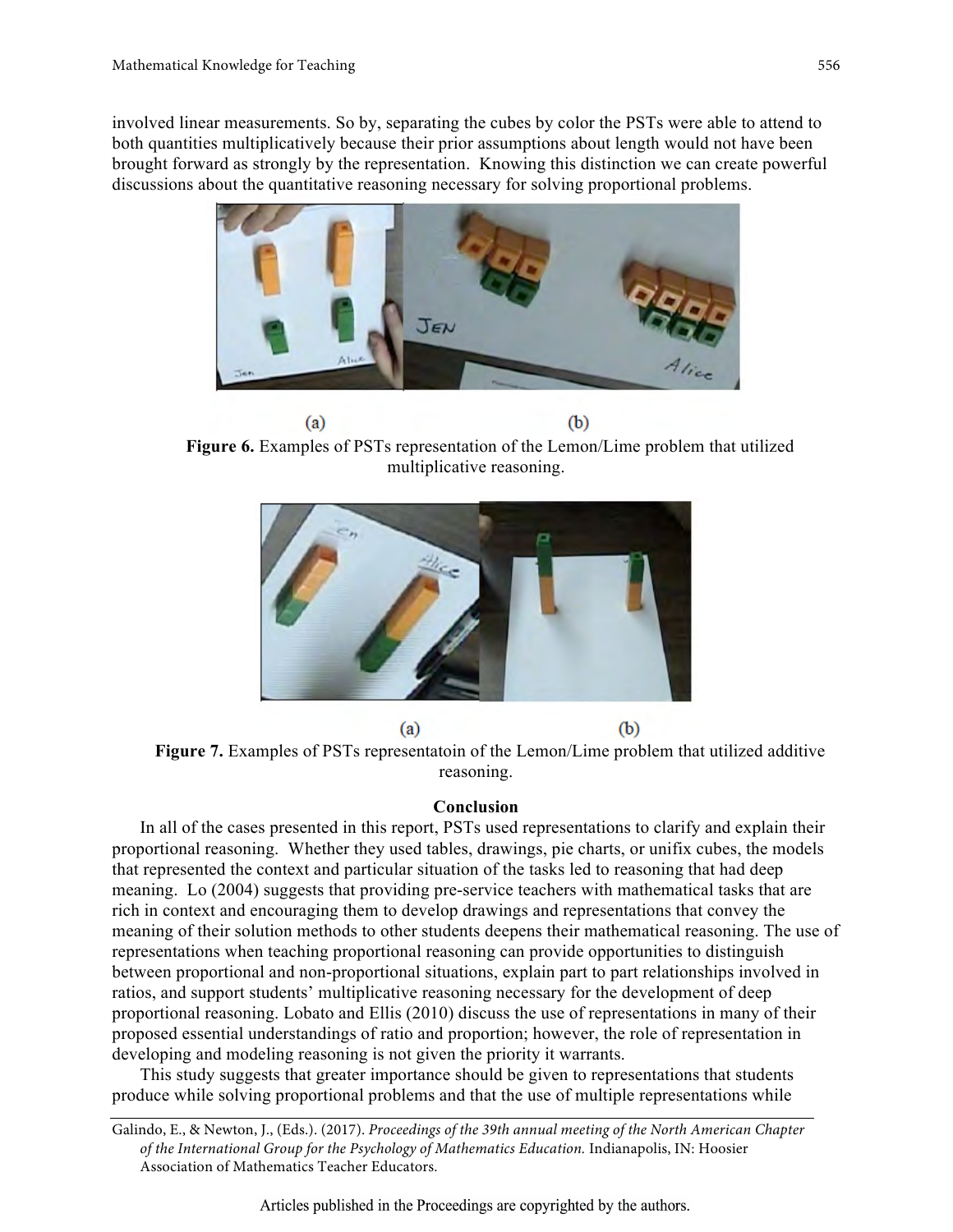teaching about ratio will lead to deeper understanding of the concept of proportion. Representations allow individuals to attend to important aspects of their reasoning, including the two quantities involved in the ratios, the context of the problem, and the multiplicative relationship needed in proportional reasoning. Yetkiner and Capraro's (2009) research summary for National Middle School Association stated that until teachers can develop specialized content knowledge in multiplicative and proportional reasoning, they would struggle to provide students with multiple representations that can address the different learning styles found in their classroom. As mathematics teacher educators we should begin to address the difficulties PSTs have with proportional reasoning by providing multiple representations in our own classrooms and discussing their benefits. This report illustrates several representations of proportional reasoning that proved to be useful.

#### **References**

- Brousseau, G. (1997). Theory of didactical situations in mathematics (N. Balacheff, M. Cooper, R. Sutherland, & V. Warfielf, Eds. & Trans.). Dordrecht, The Netherlands: Kluwer.
- De Bock, D., Verschaffel, L., Janssens, D., Van Dooren, W., & Claes K. (2003). Do realistic contexts and graphical representations always have a beneficial impact on students' performance? Negative evidence from a study on modelling non-linear geometry problems. Learning and Instruction, 13, 441–463.
- Dufour-Janvier, B.; Bednarz, N and Belanger, M. (1987). Pedagogical considerations concerning the problem of representation. In C. Janvier (Ed.) Problems of Representation in the Teaching and Learning of Mathematics (pp. 109-122). Lawrence Erlbaum Associates: Hillsade, New Jersey
- Janvier, C.; Girardon, C. ; and Morand, J. (1993). Mathematical symbols and representations. In P. S. Wilson (Ed.) Research Ideas for the Classroom: High School Mathematics (pp. 79-102). Reston, VA: NCTM.
- Johnson, K (2013). Understanding Pre-service Teachers Proportional Reasoning (doctoral dissertation). Pennsylvania State University, University Park, PA.
- Kaput, J. J., & West, M. M. (1994). Missing-value proportional reasoning problems: Factors affecting informal reasoning patterns. In G. Harel & J. Confrey (Eds.), The development of multiplicative reasoning in the learning of mathematics 235-287. Albany, NY: State University of New York Press.
- Karplus, R., Pulos, S., & Stage, E. K. (1983). Early adolecents' proportional reasoning on 'rate' problems. Educational Studies in Mathematics, 14, 219-233.
- Lesh, R, Post, T. R., & Harel, G.(1988). Intermediate teachers' knowledge of rational number concepts. In E. Fennema, T. P. Carpenter & S. J. Lamon (Eds.), Integrating research on teaching and learning mathematics, 177–198. Albany, NY: SUNY Press.
- Lo, J. (2004). Prospective elementary school teachers' solutions strategies and reasoning for a missing value proportion task. In M. J. Høines & A. B. Fuglestad (Eds.), Proc. 28th Conf. of the Int. Group for the Psychology of Mathematics Education, 3, 265-272. Bergen, Norway: PME.
- Lobato, J., & Ellis, A. B. (2010). Developing essential understanding of ratios, proportions, and proportional reasoning for teaching mathematics in grades 6-8 (R. M. Zbiek, Ed.). Reston, VA: National Council of Teachers of Mathematics.
- Mezirow, J. (1991). Transformative dimensions of adult learning. San Francisco, CA: Jossey-Bass.
- Modestou, M., & Gagatsis, A. (2007). Students' improper proportional reasoning: A result of the epistemological obstacle of "linearity". Educational Psychology, 27(1), 75**−**92.
- Thompson, A. G. (1994). The development of the concept of speed and its relationship to concepts of rate. In G. Harel & J. Confrey (Eds.), The Development of multiplicative reasoning in the learning of mathematics. Albany, NY: State University of New York Press.
- Schwartz, J. (1988). Intensive quantity and referent transforming arithmetic operations. In Hiebert, J., & Behr, M. (Eds.), Number concepts and operations in the middle grades. Hillsdale, NJ: Erlbaum
- Simon, M. A., & Blume, G. W. (1994). Mathematical modeling as a component of understanding ratio-as-measure: A study of prospective elementary teachers. Journal of Mathematical Behavior, 13, 183-197.
- Smith, M. S., Silver, E. A., Leinhardt, G., & Hillen, A. F. (2003). Tracing the development of teachers' understanding of proportionality in a practice-based course. Paper presented at the annual meeting of the American Educational Research Association, Chicago, IL
- Sowder, J., Armstrong, B., Lamon, S., Simon, M., Sowder, L., & Thompson, A. (1998) Educating teachers to teach multiplicative structures in the middle grades. Journal of Mathematics Teacher Education, 1, 127-155
- Galindo, E., & Newton, J., (Eds.). (2017). *Proceedings of the 39th annual meeting of the North American Chapter of the International Group for the Psychology of Mathematics Education.* Indianapolis, IN: Hoosier Association of Mathematics Teacher Educators.